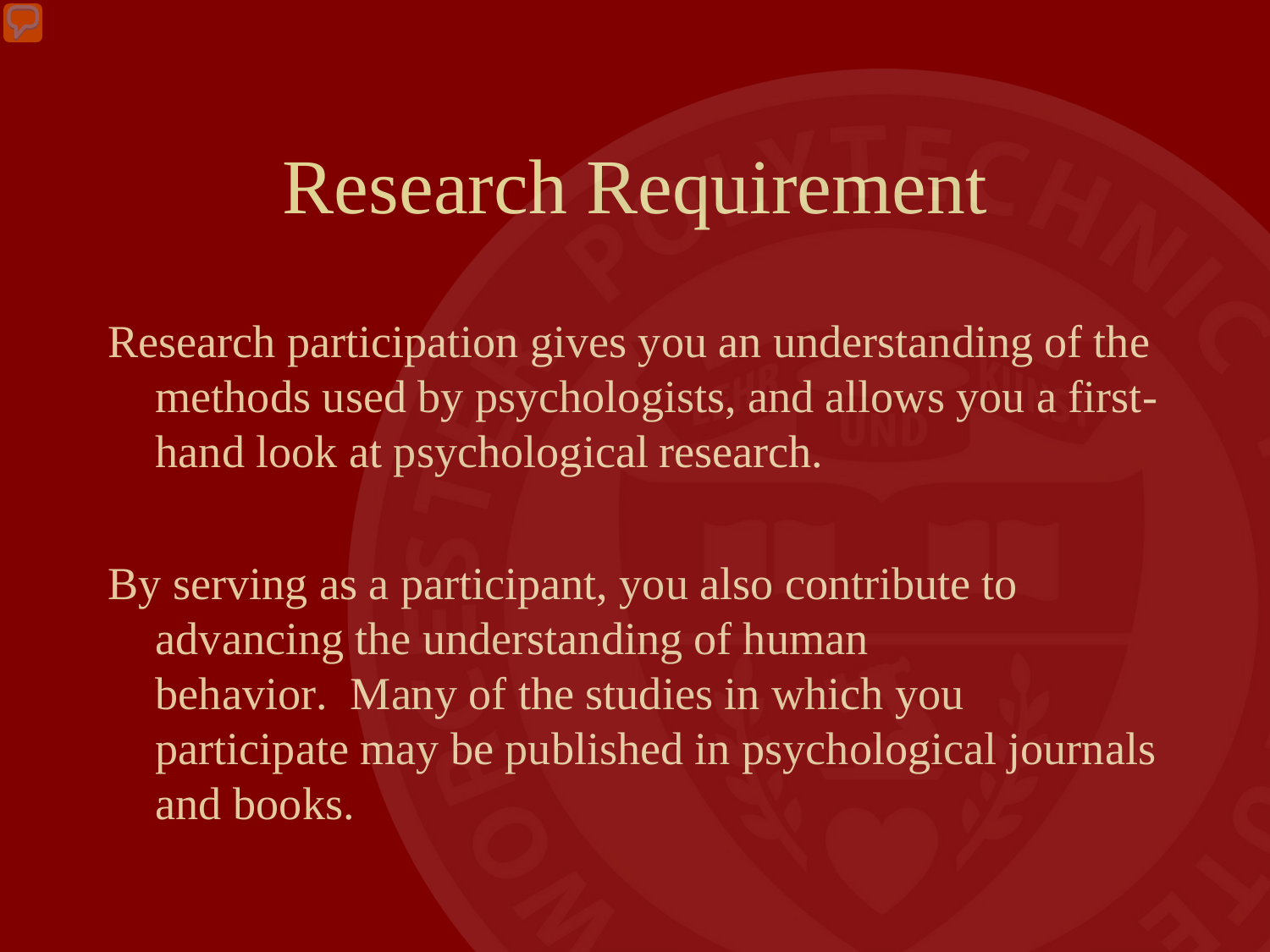- Participate in 2 experiments
- $\bullet$  How?
	- Sign up for Experiments or do an Alternative Assignment
	- Visit: wpi.sona-systems to create a log-in and sign up
- Grade:
	- Final grade penalized 1% point for each experiment credit not completed
	- Complete by Last Day of Class!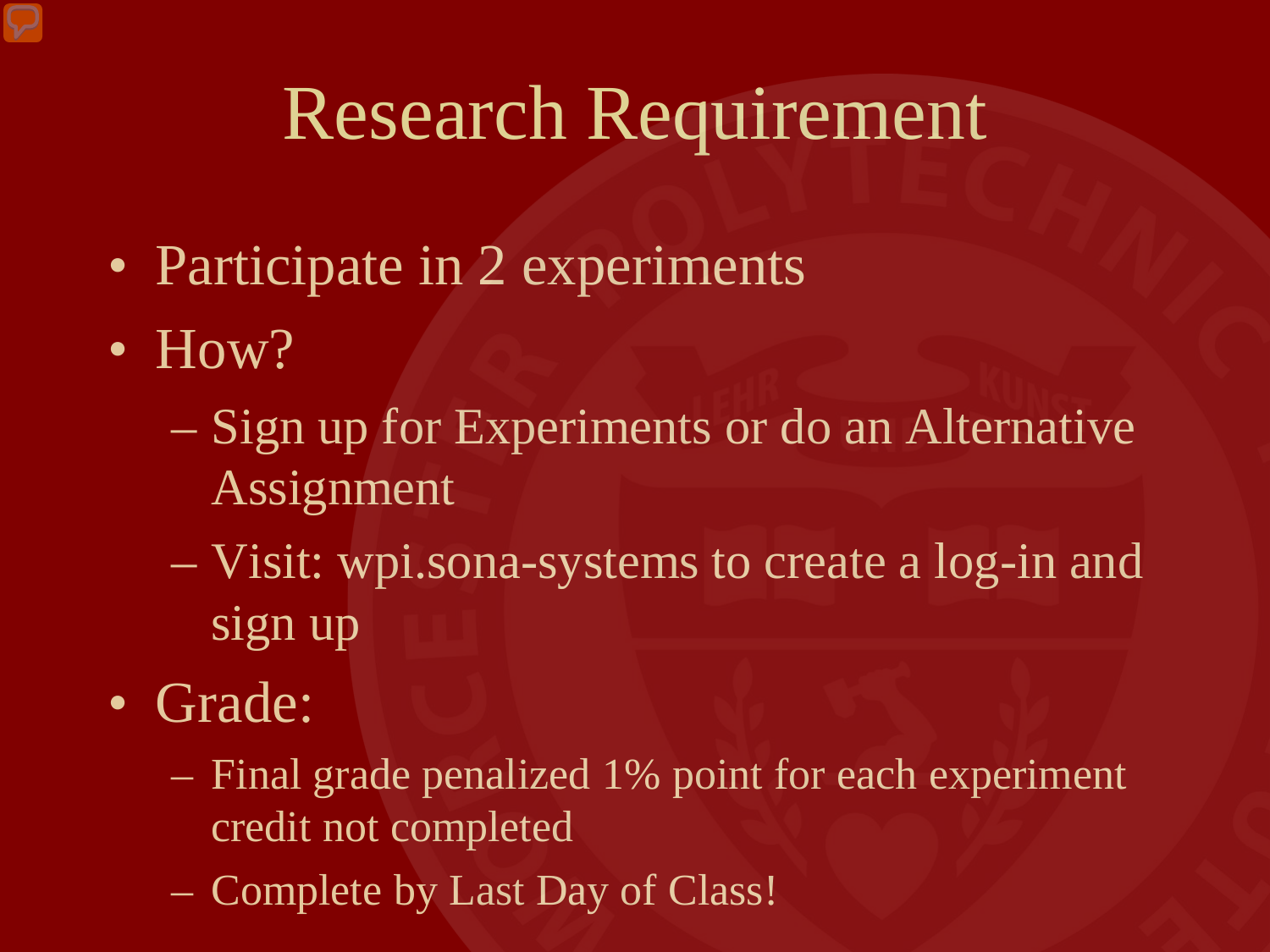- Participate in 2 experiments
- Grade:
	- Final grade penalized 1% point for each experiment credit not completed
- How do I complete the Requirement?
	- Sign up for Experiments
	- or do an Alternative Assignment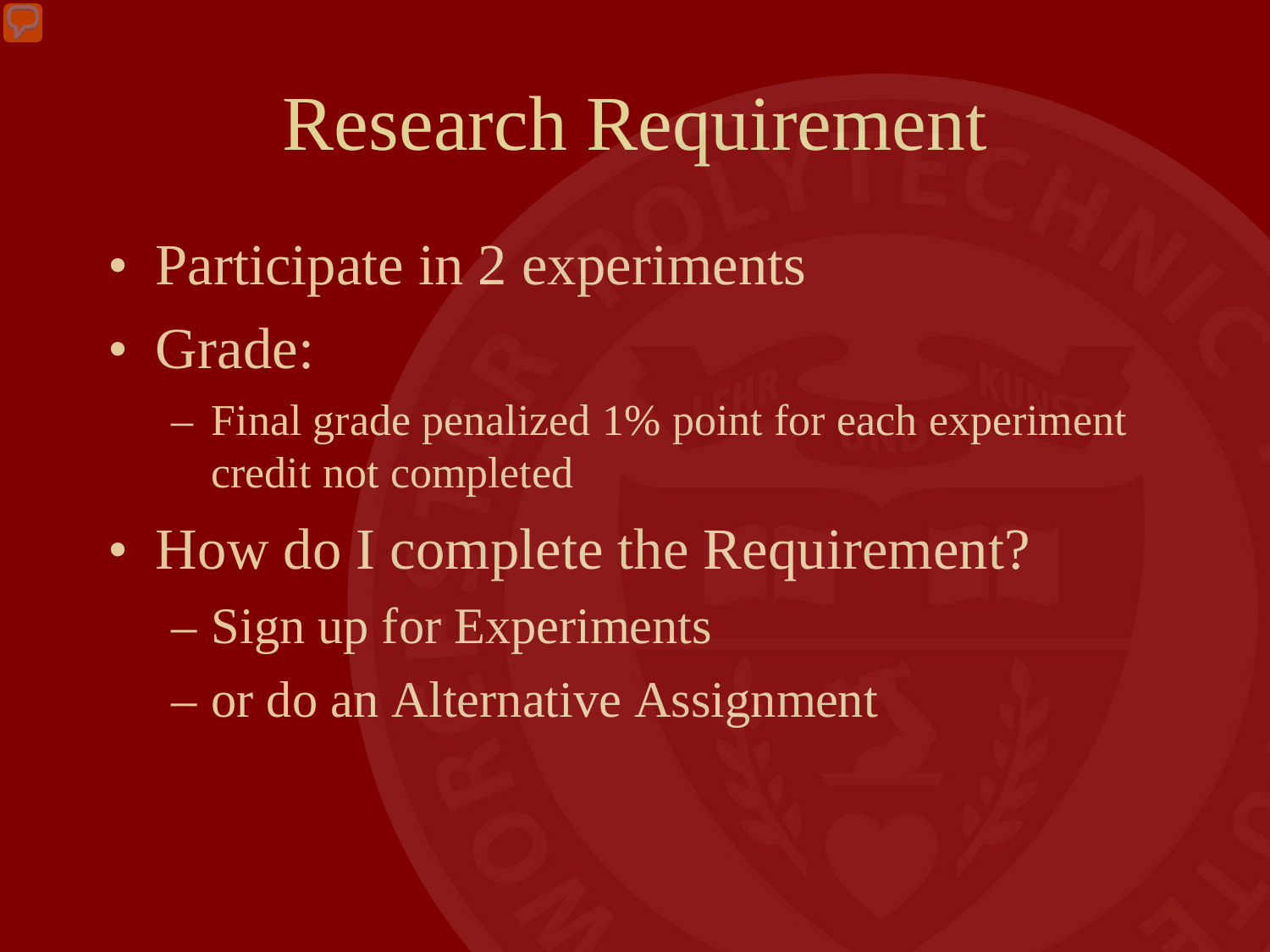Signing Up For Studies:

- Go to http://wpi.sona-systems.com
- Click on "Request an account here" on the left side of the page
- Complete the registration form, including selecting this course as the course you need for credit
- Sona Systems will send an email to you with log in information including a username and password.
	- Click on the link provided and enter your user name and password.
- Once you are registered, you must fill out a short demographics questionnaire. It should only take about 2 minutes.
- To sign up for experiments, click on "Study Sign Up" near the top of the page.
	- Note only studies with available timeslots will be posted. Should you not see any timeslots, check back later.
- You may change your password, email address, or contact information at any time by clicking on "My Profile" at the bottom of the page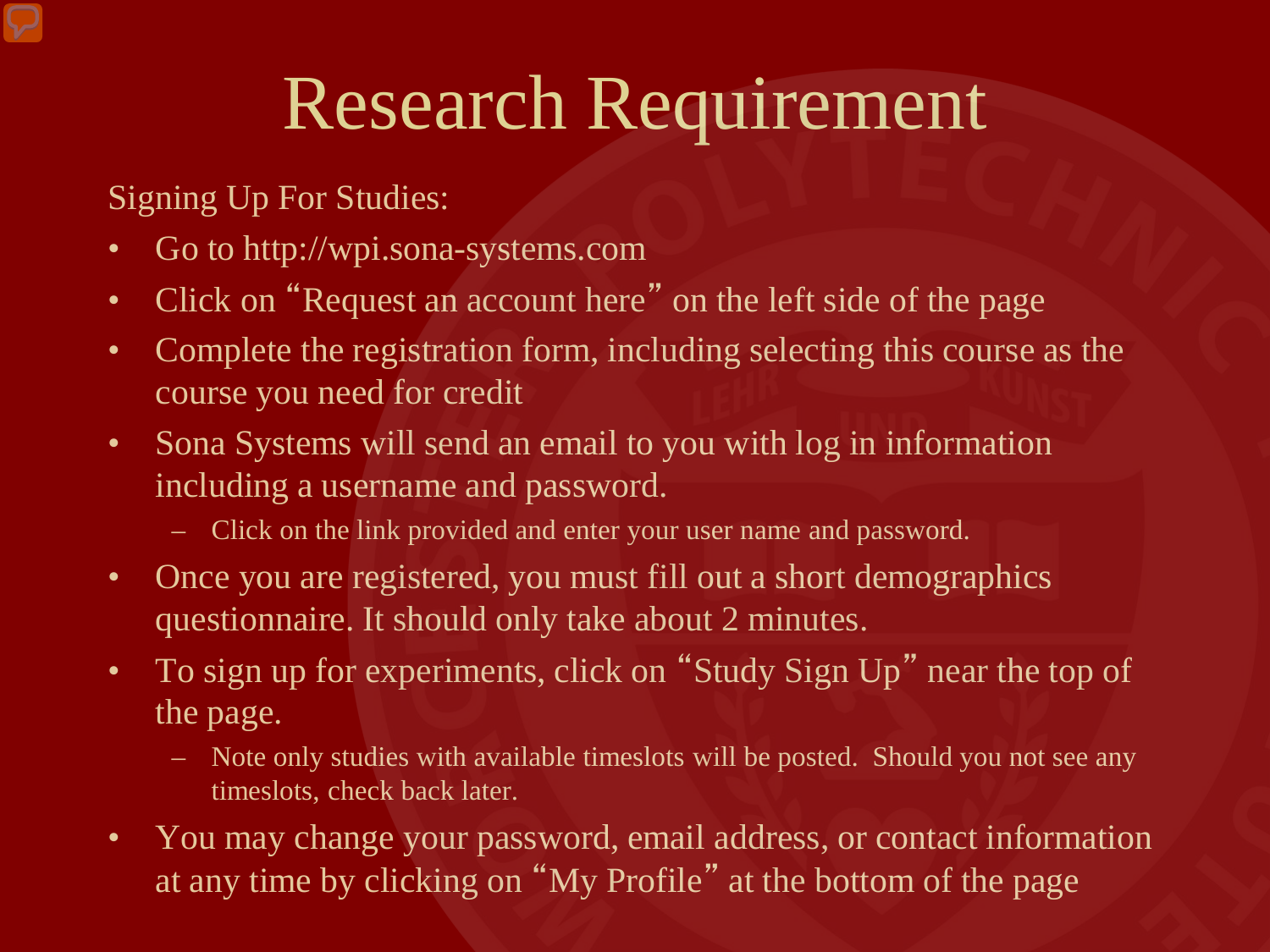- Participant Rights
	- Given informed consent
		- If uncomfortable you may choose not to participate at any time and still earn credit
	- Debriefed at end
- Keeping Appointments
	- Be on-time; cancel within 1 hour of appointment if you can't make it
	- Failure to show up results in penalty that needs to be made up
	- If researcher misses appointment, you will get credit